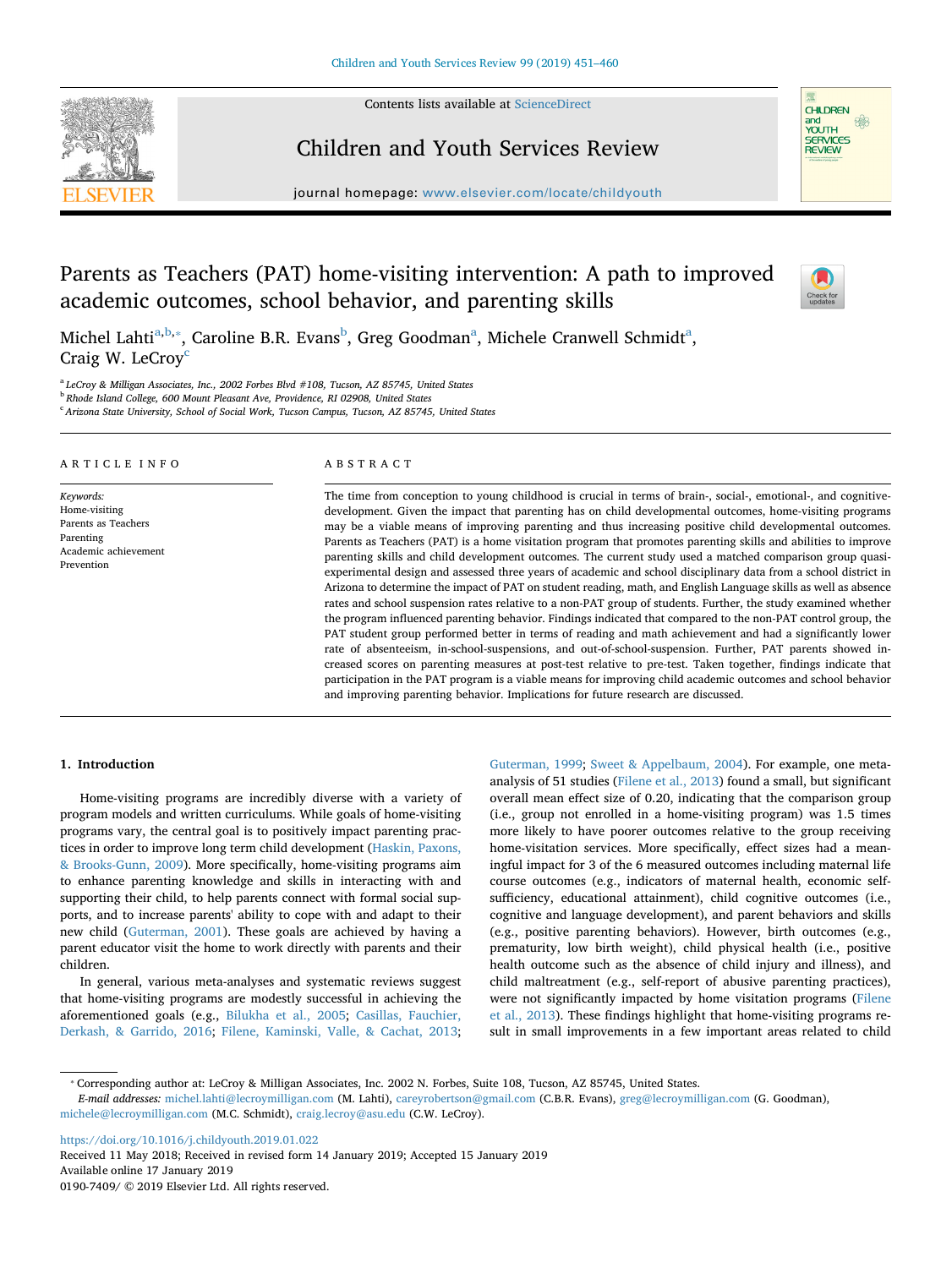#### development.

A more recent meta-analysis of 156 studies examining the effectiveness of home-visiting programs found the largest program effects were in increasing positive parenting  $(d = 0.26)$  and decreasing the likelihood of child maltreatment (*d* = 0.22; [Casillas et al., 2016\)](#page-8-1). These small, but significant effect sizes mirror [Filene et al. \(2013\)](#page-8-2) findings, indicating that home-visiting programs do have the potential to positively impact parenting and thus influence child developmental outcomes. This meta-analysis also distilled a number of implementation factors (e.g., inclusion of role plays, supervision for home-visiting practitioners, fidelity monitoring) that impacted program effectiveness and could help explain the diverse findings with regard to home-visiting effectiveness across studies.

In addition to meta-analyses and systematic reviews, researchers have focused on evaluating the impact of different home-visiting programs. Programs such as Nurse Family Partnership, Healthy Families America, Parents as Teachers, and Home Instruction for Parents of Preschool Youth have grown due to increased federal funding and increasing attention has been focused on evaluating the evidence for these programs. As noted in the systematic reviews, most outcome studies of these programs have found some benefits, but most studies report modest impacts. This has led researchers to further examine factors that may influence outcomes such as degree of engagement with families, program fidelity, worker-family alliance, home visitor characteristics and training, quality of supervision, type of outcome measure, and the addition of mental health experts. Ongoing efforts using various evaluation methods and different outcome indicators are needed. A recent review of home visitation concluded: "There is a growing consensus among researchers and policy makers that a carefully coordinated, comprehensive service system holds the greatest promise for improving the life chances of our nation's most vulnerable young children" ([Azzi-Lessing, 2013,](#page-8-3) p. 385). The current study examines the effect of one home visitation model, Parents as Teachers, a comprehensive home visitation model that provides families parent education services and focuses on linking families to early care and education, parent support groups, and community services.

#### *1.1. Parents as Teachers (PAT) home-visiting intervention*

Parents as Teachers (PAT) is an innovative, home-based intervention that provides childhood family support and parent education beginning with pregnancy and extending until entry into kindergarten. Certified parent educators are at the heart of the PAT model; these educators visit parents and children at home for one hour every week, every other week, or monthly, depending upon the specific needs of the family. The Parents as Teachers National Center (PATNC) has developed the comprehensive research- and evidence-based Foundational Curriculum [PATNC \(2017\)](#page-9-4), covering prenatal to three years, and Foundational 2 Curriculum [PATNC \(2014\),](#page-9-5) covering three years through Kindergarten. This curriculum is implemented as part of the PAT model during each visit with the goals of: (1) increasing parent knowledge of early childhood development (e.g., parents are taught to identify and encourage the development of age appropriate milestones in language, cognitive, social-emotional, and motor skills); (2) improving parenting practices (e.g., parents practice positive parent-child interactions that are nurturing, responsive, and supportive of the child's learning and development); (3) providing early detection of developmental delays and/or health issues (e.g., PAT children are given a health screening that evaluates health status, safety, vision, and hearing, in addition, a developmental screening is completed that assesses language, cognitive, social-emotional, and motor development. Child development is then monitored during each subsequent visit ([PAT, 2018\)](#page-9-6), 4) preventing child abuse and neglect (e.g., strengthening families by developing protective factors, such as parental resilience, social connectedness, and concrete support); and 5) increasing children's school readiness and school success (e.g., teaching parents to

promote healthy child brain development through daily play and hands-on experiences).

The curriculum focuses on three central developmental topics: parent-child interactions (i.e., increasing positive parenting behaviors and promoting child development through parent-child activities), development centered parenting (i.e., the connection between child development and parenting including a focus on attachment, discipline, health, nutrition, safety, sleep, transitions/routines, healthy births), and family well-being (i.e., family strengths, capabilities, skills, fostering protective factors; Home Visiting Evidence of Effectiveness [\[HomVEE\],](#page-9-7) [2017\)](#page-9-7). For the PAT program of this current study, the Parent Educators are bi-lingual and conduct home visits in the family's preferred language. Additionally, curriculum and materials are available in both English and Spanish languages. The *PAT Foundational Training Guide* ([PATNC, 2015](#page-9-8)) includes several modules on cultural competency, encouraging parent educators to understand the cultures of the families served in order to provide culturally appropriate parent education.

In addition to these structured home visits, PAT provides families with monthly (or more frequent) group gatherings including family activities, presentations, community events, parent cafes, and group meetings. These venues provide families with social support and the opportunity to obtain information and share experiences with their peers. Further, PAT provides annual health, hearing, vision, and developmental screenings, starting within 90 days of enrollment ([HomVEE, 2017](#page-9-7)).

Past research on the effectiveness of PAT is limited with mixed results, but in line with research on other home-visiting programs generally suggests that the program successfully supports families and improves parent and child outcomes. Improved parent outcomes included increased health- and self-care literacy, decreased child maltreatment, and increased knowledge about child development and child rearing ([Carroll, Smith, & Thomson, 2015](#page-8-4); [Chaiyachati, Gaither,](#page-8-5) [Hughes, Foley-Schain, & Leventhal, 2018;](#page-8-5) [Guastaferro et al., 2018](#page-8-6); [Pfannenstiel & Seltzer, 1989\)](#page-9-9). Further, parents engaged in PAT demonstrated increased knowledge about the importance of physical stimulation, appropriate discipline, and child development compared to control parents ([Pfannenstiel & Seltzer, 1989\)](#page-9-9).

In terms of child outcomes, children engaged in the PAT program demonstrated higher mental processing and language abilities compared to the control group and were more likely to have positive adult relationships, coping capabilities, and engage in social play ([Pfannenstiel & Seltzer, 1989\)](#page-9-9). PAT participation was also significantly associated with school readiness; parents engaged in the PAT program read to their children more frequently and were more likely to enroll them in preschools, which resulted in increased school readiness. Further, preschool children from impoverished homes who participated in PAT, began preschool with school readiness scores equal to those of children from more affluent homes. School readiness was the most important predictor of achievement in third grade. These findings suggest that the PAT program resulted in improved parenting practices that likely promoted school readiness and subsequent academic achievement for children ([Pfannenstiel, Seitz, & Zigler, 2002;](#page-9-10) [Ziegler,](#page-9-11) [Pfannenstiel, & Seitz, 2008](#page-9-11)). Taken together, the past research on PAT suggests that targeting parents' knowledge about child development and increasing positive parenting behaviors is an effective means of positively impacting child outcomes, especially as related to school readiness and academic achievement.

## **2. Material and methods for current study**

The aim of current study was to estimate the program effect of PAT on students and their parents who participated in the program (PAT group), relative to a group of students who did not participate in the PAT program (non-PAT group). Using a matched comparison group quasi-experimental design, the current study assessed three years of academic and school disciplinary data. Informed consent was obtained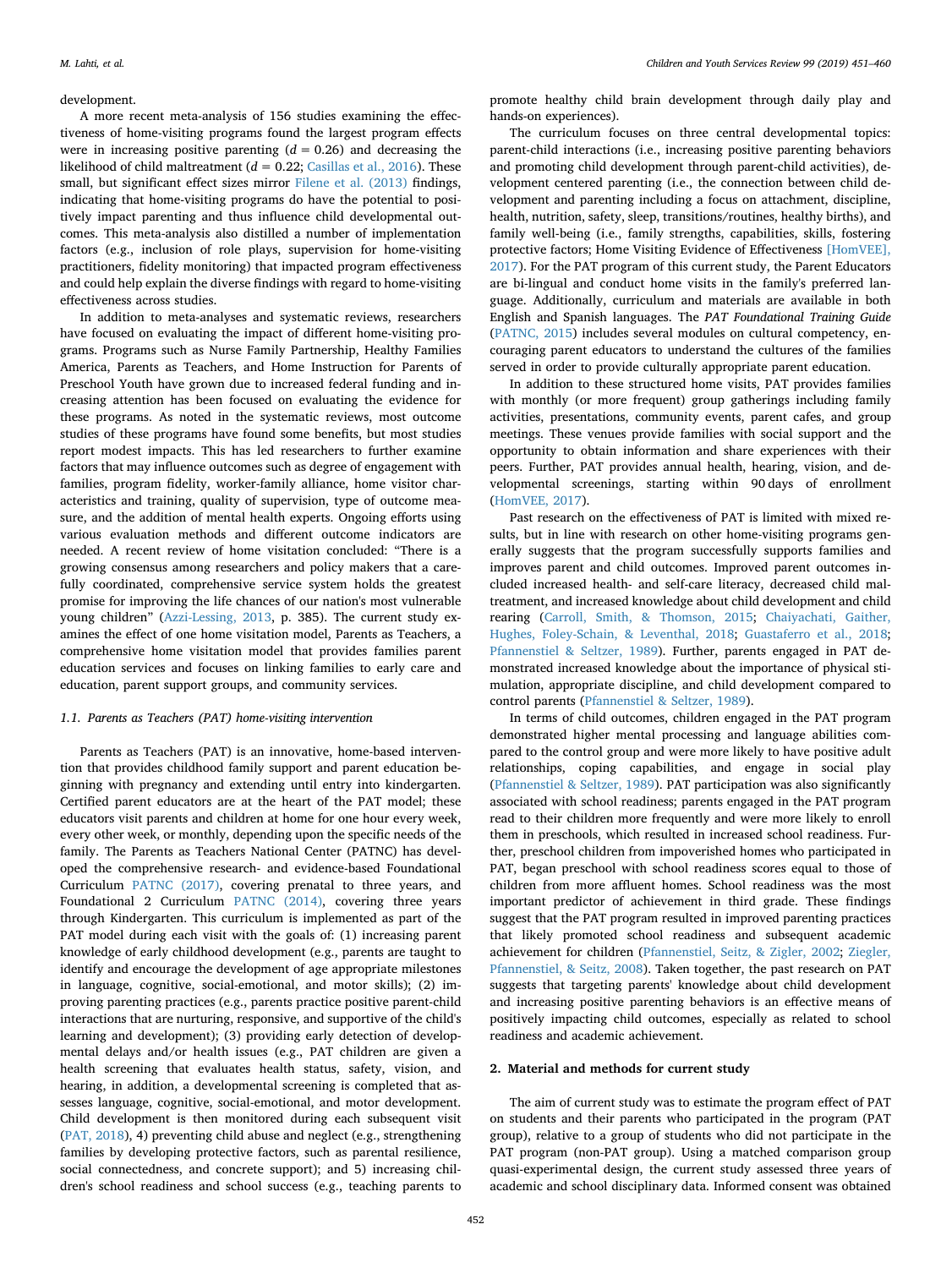#### for all participants.

#### *2.1. Research questions*

There is limited research establishing if and how PAT participation effects specific forms of academic achievement such as reading and math abilities and no past research on the effect that PAT has on school absenteeism or suspensions; the current study fills these gaps by answering the following research questions:

- 1. To what extent does the PAT intervention result in statistically significant increases in student reading and math assessment scores compared to a comparison group of non-PAT students?
- 2. To what extent do English Language Learner (ELL) students who receive the PAT intervention achieve English language proficiency compared to a comparison group of ELL non-PAT participants?
- 3. Is there a difference between PAT and non-PAT students on child school indicators of absentee rates and number of suspensions (inschool and out-of-school) in the last three school years?
- 4. To what extent does the PAT intervention improve parenting skills from baseline to posttest assessment (within group change) on two parenting measures?

Based on past research, it was hypothesized that the PAT group would outperform the non-PAT group on each of the aforementioned outcomes and that parenting post-test scores would be significantly higher than pre-test scores.

## *2.2. Participant sampling*

The initial data for this study were contained in four samples: (one) a sample of 1443 students that were former PAT participants, with birthdates ranging from September 1999 through October of 2010; (two) a sample of 16,766 students with state standardized achievement data (Arizona Measurement of Educational Readiness to Inform Teaching [AzMERIT]) in Language Arts/Reading and Mathematics from Spring 2015, 2016, and 2017; (three) a sample of 642 children pre-Kindergarten through 3rd grade with birthdates ranging from September 2008 to June 2017, who are currently receiving or had participated in PAT services during early childhood, and; (four) a parent/guardian sample with 675 PAT participants with enrollment dates ranging from November 2008 through November 2017.

Samples one and two were merged to represent former PAT participants as students in grades 3–12 and having state standardized test data. When the two samples were merged, 625 of the 1443 PAT participant records (43%) from sample one were linked to their district administrative records from sample two. (See [Table 1](#page-2-0) for demographic information).

Samples three and four were merged to represent the younger preschool participants, linked with their parents' or guardians' data. Birthdates in sample three starting in 2008 captured data on current elementary school students up to third grade. The overlap in birthdates from sample one, with participants born through October 2010, captured additional PAT participants in the group variable. This merged sample was then used to analyze reading assessment scores (The Reading Analysis and Prescription System [RAPS 360] and The Arizona English Language Learner Assessment [AZELLA]) from School Year (SY) 2014 through SY2017.

Thus, two study samples were generated: **Sample one**- Former PAT participants ( $n = 625$ ) and well-matched comparisons ( $n = 3125$ ) with state student achievement data in English language arts and mathematics. **Sample two**-Younger pre-school PAT participants plus elementary school participants ( $n = 983$ ) and well-matched comparisons  $(n = 4915)$  that include reading assessment scores with parent/guardian data and accompanying program dosage information. It is important to note that Sample one and Sample two represent two separate

453

## <span id="page-2-0"></span>**Table 1**

| Sample demographic comparisons of PAT and Non-PAT Groups after propensity |  |
|---------------------------------------------------------------------------|--|
| score matching.                                                           |  |

|                            | Sample 1 $(n = 3750)$     |                         | Sample 2 ( $n = 5898$ )   |                         |
|----------------------------|---------------------------|-------------------------|---------------------------|-------------------------|
| Demographic Characteristic | <b>PAT</b><br>$(n = 625)$ | Non-PAT<br>$(n = 3125)$ | <b>PAT</b><br>$(n = 983)$ | Non-PAT<br>$(n = 4915)$ |
| Gender                     |                           |                         |                           |                         |
| Female                     | 51.7%                     | 51.7%                   | 48.6%                     | 48.6%                   |
| Male                       | 48.3%                     | 48.3%                   | 51.4%                     | 51.4%                   |
| Race/Ethnicity             |                           |                         |                           |                         |
| Hispanic                   | 97.8%                     | 97.8%                   | 96.3%                     | 96.3%                   |
| White                      | 0.6%                      | 0.6%                    | 1.3%                      | 1.3%                    |
| African American           | 0.2%                      | 0.2%                    | $0.2\%$                   | $0.2\%$                 |
| Native American            | 1.0%                      | 1.0%                    | 2.0%                      | 2.0%                    |
| Asian/Pacific Islander     | 0.4%                      | 0.4%                    | $0.1\%$                   | $0.1\%$                 |
| Other Demographics         |                           |                         |                           |                         |
| Special Education Student  | 12.5%                     | 12.5%                   | 8.2%                      | 8.2%                    |
| English Language Learner   | 13.6%                     | 13.6%                   | 11.8%                     | 11.8%                   |
| Free/Reduced Lunch         | 86.1%                     | 86.1%                   | 75.3%                     | 75.3%                   |

data sets for analysis and are not compared with each other, due to a limited overlap of outcome data and intervention data.

#### *2.3. Measures*

## *2.3.1. Student outcomes*

*2.3.1.1. AzMERIT*. The Arizona Measurement of Educational Readiness to Inform Teaching (AzMERIT; [Arizona Department of Education \[ADE\]](#page-8-7) [& American Institutes for Research, 2017\)](#page-8-7) is an annual statewide student achievement test administered every Spring beginning in SY2015. This test assesses English Language Arts (ELA)/reading achievement for students in grades 3–11 and math achievement. For the current study, the SY2015 AzMERIT ELA and math assessment scores were used as the baseline measures for comparing PAT and non-PAT students in the analytic sample. The grade level of students in the sample ranged from 3rd to 11th grade. AzMERIT data collected in SY2017 were used as the comparison data. The AzMERIT is an online assessment taken in two or three discrete test sessions. The pool of items includes a variety of selected responses, machine scored constructed responses (i.e., graphic response, natural language, equation response, hot text, table input items), and essay responses. The Cronbach's alpha for the ELA and math AzMERIT is uniformly in the 0.90 range, which is consistent with most other similar length achievement tests ([ADE &](#page-8-7) [American Institutes for Research, 2017](#page-8-7)).

*2.3.1.2. RAPS 360*. The Reading Analysis and Prescription System (RAPS 360; [Mindplay, & Methods and Solutions, Inc., 2015](#page-9-12)) is a computerized reading assessment program administered to students to identify strengths and weaknesses in various areas of reading. The RAPS 360 assesses eight domains of reading including: Comprehension, Phoneme Segmentation, Listening Vocabulary, Phonics-Decoding/ Encoding, Visual Scanning Efficiency, Natural Fluency, Expected Fluency, and the Pause-Assisted Fluency and takes between 20 and 45 min to complete ([Mindplay, & Methods and Solutions, Inc., 2015](#page-9-12)). The current study evaluated RAPS 360 results in the three specific areas of Comprehension, Phonics, and Fluency. The Fall SY2014 benchmark assessments in these three areas were used as baseline measures for comparing PAT and non-PAT students in the analytic sample.

*2.3.1.3. AZELLA*. The Arizona English Language Learner Assessment (AZELLA; [ADE, & Harcourt Assessment, Inc., 2007](#page-8-8)) measures students' English language proficiency; students who score *Proficient* on the test are deemed to have sufficient English proficiency to be placed in mainstream, English speaking classrooms ([ADE, 2014](#page-8-9)). The AZELLA assesses listening, speaking, reading, and writing ability; the current study evaluated the reading and writing subscales along with AZELLA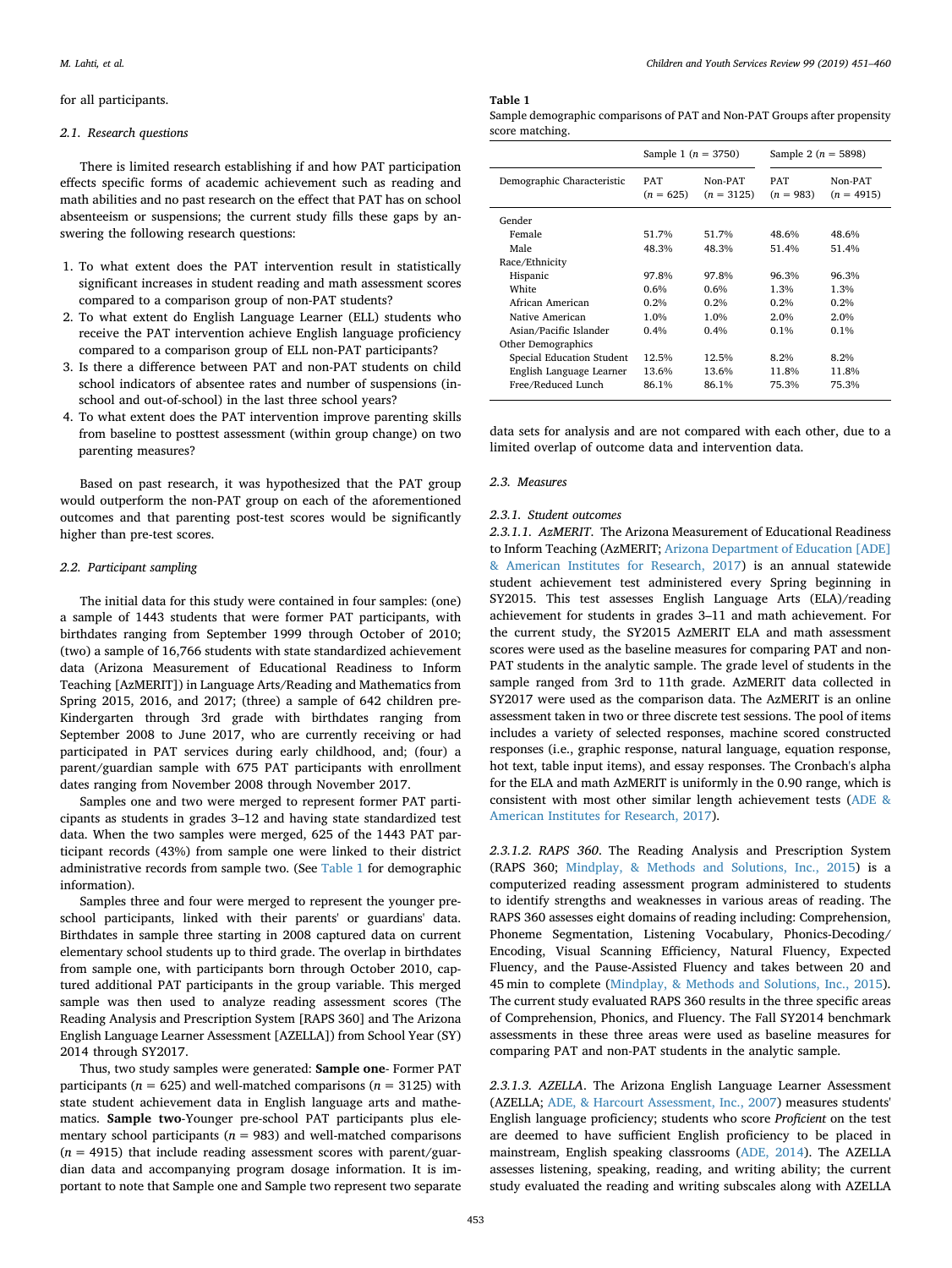total scores, with SY2014 as the baseline measure for comparing PAT and non-PAT students in the analytic sample. Past research indicates that the Cronbach's alpha for the total AZELLA scores was 0.87 and the average machine Cronbach's alpha across grades was 0.83 ([ADE, 2016](#page-8-10)).

*2.3.1.4. School attendance and suspensions*. School data on number of absences, in-school suspensions, and out-of-school suspensions were collected and analyzed to compare school attendance and behavior for PAT participants versus non-PAT participants for SY2015, 2016, and 2017. This is administrative data the school district routinely collects on its students.

#### *2.3.2. Parent outcomes*

*2.3.2.1. KIPS*. The Keys to Interactive Parenting Scales (KIPS) is a validated, structured observational assessment that examines caregiverchild interactions during play [\(Comfort et al., 2010](#page-8-11); [Comfort & Gordon,](#page-8-12) [2006;](#page-8-12) [Comfort, Gordon, & Naples, 2011;](#page-8-13) [Comfort, Gordon, & Unger,](#page-8-14) [2006\)](#page-8-14). The KIPS was completed annually by PAT staff and was used to determine the extent to which the PAT intervention improved skills in parent-child relationships, learning, and confidence as parents. The data were analyzed as pretest/posttest paired scores. The KIPS is an observational measure that assesses a caregiver's interaction with a child over a 20-min time period. Scores were obtained by PAT staff who were trained in the use of the KIPS, however, there was no assessment of inter rater reliability of this measure for this part of the study. KIPS developers report results of high interrater reliability (*r = 0.88),* and good coefficient alphas of 0.89. The KIPS has significant positive correlations with Nursing Child Assessment Teaching Scale (NCATS) and the Home Observation for Measurement of the Environment (HOME) subscale scores ([Comfort & Gordon, 2006\)](#page-8-12).

*2.3.2.2. PFS*. The Protective Factors Survey (PFS; [Counts, Buffington,](#page-8-15) [Chang-Rios, Rasmussen, & Preacher, 2010](#page-8-15)) is a self-administered prepost evaluation tool designed for use with caregivers receiving child abuse prevention services and to provide feedback to programs for continuous improvement and evaluation purposes. Results are designed to identify changes in protective factors and measure individual family protective outcomes. The PFS has 65 items that assess the domains of family functioning, social support (i.e., from family and friends), concrete support (i.e., access to tangible goods and services), nurturing and attachment (i.e., positive interactions between parent and child), and knowledge of parenting and child development. Studies have reported subscale reliability ranging from 0.76 to 0.89, internal consistency = 0.93, and test–retest reliability ranging from 0.63 to 0.88 ([Counts et al., 2010](#page-8-15)).

#### *2.4. Data analysis*

Analysis on student outcomes was guided by What Works Clearinghouse (WWC) recommendations [\(U.S. Department of](#page-9-13) [Education, WWC, 2017\)](#page-9-13) and applied as part of a quasi-experimental, between groups design whereby treatment (PAT) and comparison (non-PAT) groups on student reading and math achievement as well as school attendance and behavior were evaluated. The WWC recommends establishing a Baseline Equivalence estimate, and suggests guidelines for implementing statistical adjustments (See [Ho, Imai, King,](#page-9-14) [& Stuart, 2007\)](#page-9-14).

The [WWC \(2017\)](#page-9-13) also recommends assessment of the practical importance of an intervention's effect by translating effect sizes into "improvement index" values. The improvement index represents the difference between the percentile rank consistent with the mean value of the outcome for the intervention group and the percentile rank consistent with the mean value of the outcome for the comparison group distribution. The improvement index represents the expected change in percentile rank for an average control group student if the student had received the intervention.

Finally, The [WWC \(2017\)](#page-9-13) has adopted the use of effect size estimates known as Hedges' *g* or Cohen's *d*. It is defined as the difference between the outcome (posttest) means for the intervention group and comparison group, divided by the unadjusted pooled standard deviation of the outcome measure. An effect size of 0.2 is considered small, 0.5 moderate, and 0.8 large ([Cohen, 1988\)](#page-8-16).

## *2.4.1. Propensity score matching*

Because random assignment was not conducted, propensity score analysis was used to control for possible selection bias and ensured that participants in the PAT group were statistically indistinguishable across observed covariates from participants in the non-PAT group. A propensity score is the predicted probability of receiving treatment given observed covariates [\(Rosenbaum & Rubin, 1983\)](#page-9-15). To demonstrate that the propensity score technique was successful in matching the two groups on key demographic variables of gender, ethnicity, special education, ELL and free/reduced lunch, a non-parametric Mann-Whitney U analysis was performed. This test identifies differences in mean ranks as well as the observed significance level (*p* -value) between the treatment and comparison groups for Samples one and two. The test indicated that for all key demographic variables, (Sample one) PAT participants and comparisons were well-matched, sharing the same Mean Rank (1875.50), *U* = 976,562.50, and *p* = 1.00. The same method was used for Sample two and again, the two groups were wellmatched, sharing the same Mean Rank (2949.50), *U* = 2,415,722.50, and  $p = 1.00$ . This is important because the more similar the two groups are at baseline, the more observed differences between the two groups could be attributed to the intervention. Following Propensity Score matching, sample one consisted of a well-matched group of 625 PAT participants with 3125 comparison students and sample two consisted of a well-matched group of 983 PAT participants with 4915 comparison students.

## *2.4.2. Statistical tests*

For questions that examined effects of PAT on student ELA achievement and the reading assessment, Analysis of Covariance (ANCOVA) was used with the relevant ELA or reading posttest as the dependent measure (spring SY2017) and the treatment/comparison groups as the independent variable. The analysis controlled for the baseline achievement measure (pretest) in the same domain as the outcome (i.e., the ELA pretest [spring SY2015] or the reading pretest [spring SY2015]). For the question that examined the effect of PAT on math achievement, an independent samples *t*-test was performed on the gain scores calculated from pre-test (SY2105) to post-test (SY2017). The contrasts were the treatment/comparison conditions evaluated for significance and effect size at the student level.

RAPS 360 data were also analyzed using gain score analysis. An independent samples t-test was performed on the gain scores calculated from pre-test (SY 2014) to post-tes (SY 2017).

To test the hypothesis that there would be one or more mean differences between PAT students and comparisons in AZELLA assessment outcomes in reading, writing, and total combined scores in SY2015, 2016, and 2017, a one-way multivariate analysis of variance (MANOVA) was conducted. Prior to conducting the MANOVA, a series of Pearson correlations were performed between all dependent variables to test the MANOVA assumption that the dependent variables would be correlated with each other in the moderate range (i.e., 0.20–0.60; [Meyers, Gamst, & Guarino, 2006](#page-9-16)). Multivariate tests with exact statistics, degrees of freedom, significance level, and effect size are reported.

Absence rates and school suspensions were analyzed to examine the effect of PAT participation on school indicators of attendance and behavior. A four by two chi square test of independence (four categories of absence rates or suspensions by two groups) was calculated comparing the observed counts and percentages between PAT and non-PAT students. Similar tests were conducted on school indicators among the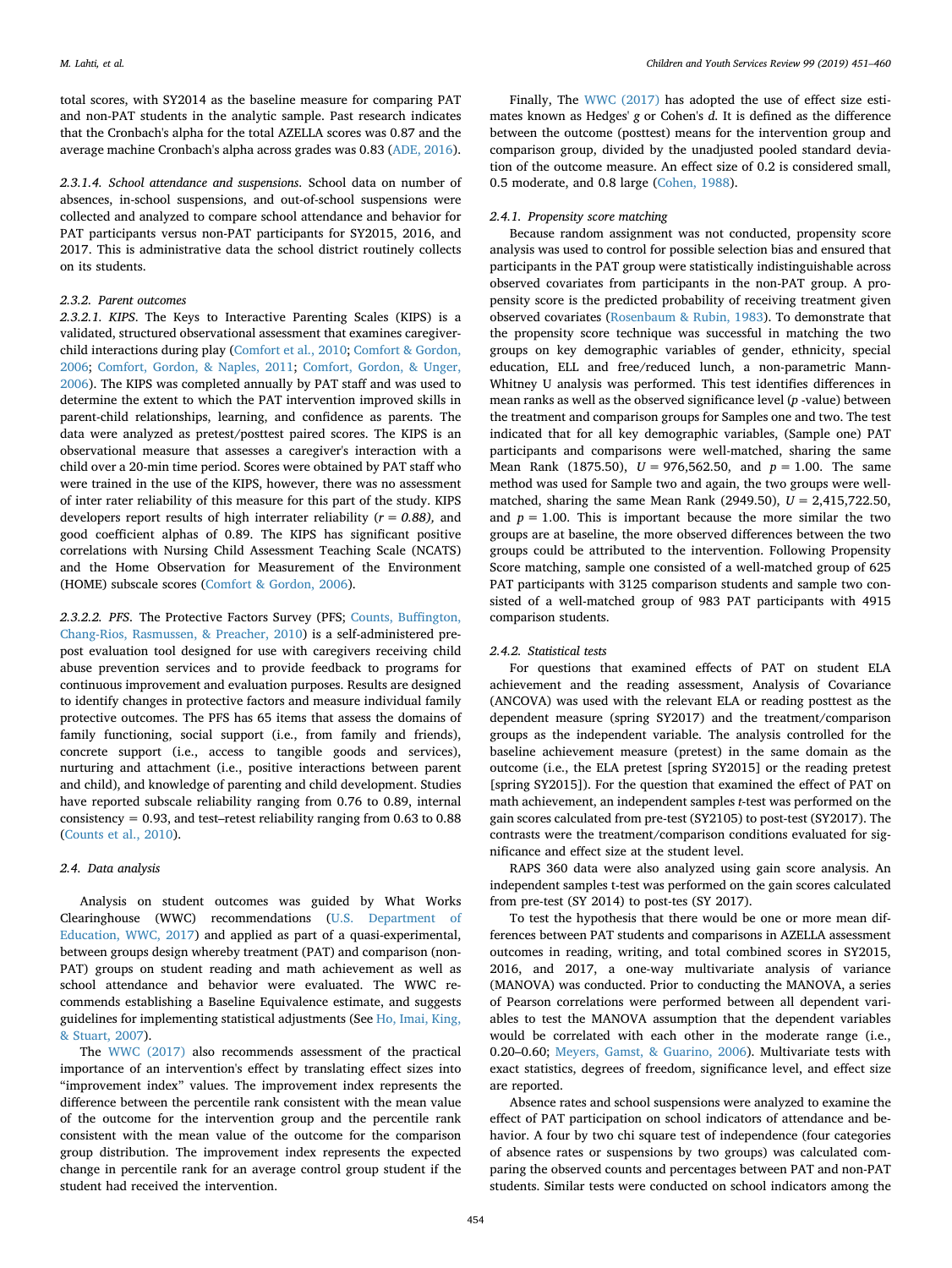subgroups of special education, ELL, and financial status. The contrasts were the treatment/comparison conditions at the student level evaluated for chi square value, degrees of freedom, significance, and Cramer's V effect size.

Prior to conducting the analysis on both KIPS and the PFS, the assumption of normally distributed difference scores was examined. The assumption was considered satisfied for both assessments, as the skew and kurtosis levels were less than the maximum allowable values for a *t*test (i.e., skew < |2.0| and kurtosis < |9.0|; [Posten, 1984\)](#page-9-17). Dependent samples *t*-tests were performed.

#### **3. Results**

## *3.1. Propensity score matching*

In both the PAT and non-PAT groups within each sample, the demographic distribution of students was identical. Demographic characteristics between samples differed slightly. Females were the slim majority in Sample one (51.7%) and males were the slim majority in Sample two (51.4%). The vast majority were of Hispanic origin in both Sample one (97.8%) and Sample two (96.3%). While the two Samples differed in the proportion of students who were identified as special education students, English language learners (ELLs) and students who were on free/reduced lunch, these subgroups were identical between PAT and comparisons within each Sample. The largest dissimilarity was free/reduced lunch students between Sample one (86.1%) and Sample two (75.3%). Sample one and Sample two represent two separate data sets for analysis and are not compared with each other, due to a limited overlap of outcome data and intervention data.

#### *3.2. English Language Arts (ELA)/reading achievement-AzMERIT*

The results found a difference in AzMERIT ELA/reading achievement outcome scores, with PAT students performing better than the matched comparison group. The PAT participants had a statistically significantly larger adjusted posttest mean than the comparison students, after controlling for pretest scores. Baseline equivalence on ELA scale scores showed that the difference in pretest means of the two groups was 12% (0.12) of the pooled standard deviation (PSD). ANCOVA was performed because mean differences were < 25% of the PSD between the PAT group  $(n = 382)$  and the comparison group  $(n = 1175)$ . ANCOVA showed a statistically significant difference in the adjusted posttest means between PAT participants (*M* = 2544.64; *SD* = 32.22) and comparisons (*M* = 2541.64; *SD* = 30.44) after controlling for the pretest covariate. The fixed factor 'group' was significant,  $F(1, 1554) = 6.00$ ,  $p = .014$  as was the covariate pretest,  $F(1, 1554) = 6.00$ ,  $p = .014$  as was the covariate pretest,  $F(1, 1554) = 6.00$ 1556) = 1883.41,  $p < .001$ . The homogeneity of variance assumption held with a Levene's test of 0.591. Hedges' *g* effect size calcula-tion = 0.10, which is a small effect size based on [Ellis' \(2010\)](#page-8-17) guidelines. The resulting improvement index was +4, corresponding to moving performance for the average student from the 50th to the 54th percentile of the comparison group distribution if the student had received the intervention.

## *3.3. Math achievement-AzMERIT*

Results found a difference in AzMERIT math outcome gain scores, with PAT students performing better than non-PAT comparison students. The PAT participants demonstrated a statistically significantly larger gain in mean score than the comparison students. Baseline equivalence on math scale scores (MSS) between the two groups showed that the difference in pretest means was 32% (0.32) of the PSD. Gain Score Analysis was used as a result of pretest differences being  $> 25\%$  of the PSD. The PAT participant group ( $n = 364$ ) had a pretest mean of  $M = 3567.07$  ( $SD = 50.15$ ) and a posttest mean of  $M = 3623.97$  (*SD* = 46.89); by contrast, the comparison group

(*n* = 1193) demonstrated a numerically larger pretest mean (*M* = 3584.75; *SD* = 57.28) and posttest mean (*M* = 3632.93; *SD* = 50.82). An independent samples *t*-test was performed on gain scores calculated from pretest to posttest. The assumption of homogeneity of variances was tested and satisfied via Levene's *F* test *F*  $(1555) = 2.21, p = .137$ . The independent samples *t*-test on gain scores was associated with a statistically significant effect, *t*(1555) = 4.67, *p* < .001. Thus, PAT participation was associated with a statistically significantly larger gain in mean math scale scores from 2015 to 2017 compared to non-PAT participation. Cohen's *d* (effect size) was estimated at 0.28 (a small to moderate effect size [0.2 is small, 0.5 mod-erate, 0.8 large; [Cohen, 1988](#page-8-16)]), and the improvement index was  $+11$ .

#### *3.4. Reading achievement-RAPS 360*

PAT participants showed larger mean gains from pretest to posttest compared to the non-PAT participants and PAT participation was associated with a larger adjusted posttest mean than non-PAT participation after controlling for pretest scores; however, the difference observed was not statistically significant. Baseline equivalence on RAPS 360 Fluency scale scores showed that the difference in pretest means of the two groups was 6% (0.06) of the PSD. ANCOVA was conducted between the PAT group ( $n = 362$ ) and the comparison group ( $n = 932$ ) and did not show a statistically significant difference in the adjusted posttest means between the PAT participant's (*M* = 131.00;  $SD = 58.52$ ) and comparison group ( $M = 126.55$ ;  $SD = 58.80$ ), after controlling for the pretest covariate. The fixed factor 'group' was not significant,  $F(1, 1291) = 2.03$ ,  $p = .155$ , however the covariate pretest was significant,  $F(1, 1293) = 456.45$ ,  $p < .001$ . The homogeneity of variance assumption held with a Levene's test of 0.886. Hedges' *g* effect size calculation = 0.08 (Small effect size; [Cohen, 1988](#page-8-16)). Although PAT participation was associated with a larger adjusted posttest mean than non-PAT participation after controlling for pretest scores, the difference was not statistically significant.

## *3.5. English language learner achievement-AZELLA*

The results suggest PAT ELL students performed better than non-PAT ELL students on the AZELLA. PAT participation was associated with consistently larger means compared to non-PAT participation in reading, writing, and total scores for all three years and a statistically significant MANOVA effect was obtained, as six of the nine *F*-tests were statistically significant. A one-way multivariate analysis of variance (MANOVA) was conducted to test the hypothesis that there would be one or more mean differences between PAT students  $(n = 60)$  and comparisons  $(n = 229)$  on AZELLA assessment outcomes in reading, writing, and total combined scores in the last three years (2015, 2016, and 2017). Prior to conducting the MANOVA, a series of Pearson correlations were performed between the dependent variables to test the assumption that the dependent variables would be correlated in the moderate range (i.e., 0.20–0.60; [Meyers et al., 2006\)](#page-9-16). A meaningful pattern of correlations was observed (i.e., correlations ranged from 0.17 to 0.80; additional results available upon request) among most of the dependent variables, suggesting the appropriateness of a MANOVA. Additionally, the Box's M value of 113.95 was associated with a *p* value of 0.006, which was interpreted as non-significant based on [Huberty](#page-9-18) and Petoskey's  $(2000)$  guideline (i.e.,  $p < .005$ ). Thus, the covariance matrices between the groups were assumed to be equal for the purposes of the MANOVA.

The homogeneity of variance assumption was tested for all nine dependent variable scales using a series of Levene's *F* tests. The assumption was considered satisfied, even though one of the nine Levene's *F* tests were statistically significant ( $p < .05$ ). Specifically, although the variance associated with the AZELLA Writing (2016) scale was not homogenous, an examination of the standard deviations revealed that none of the largest standard deviations were more than four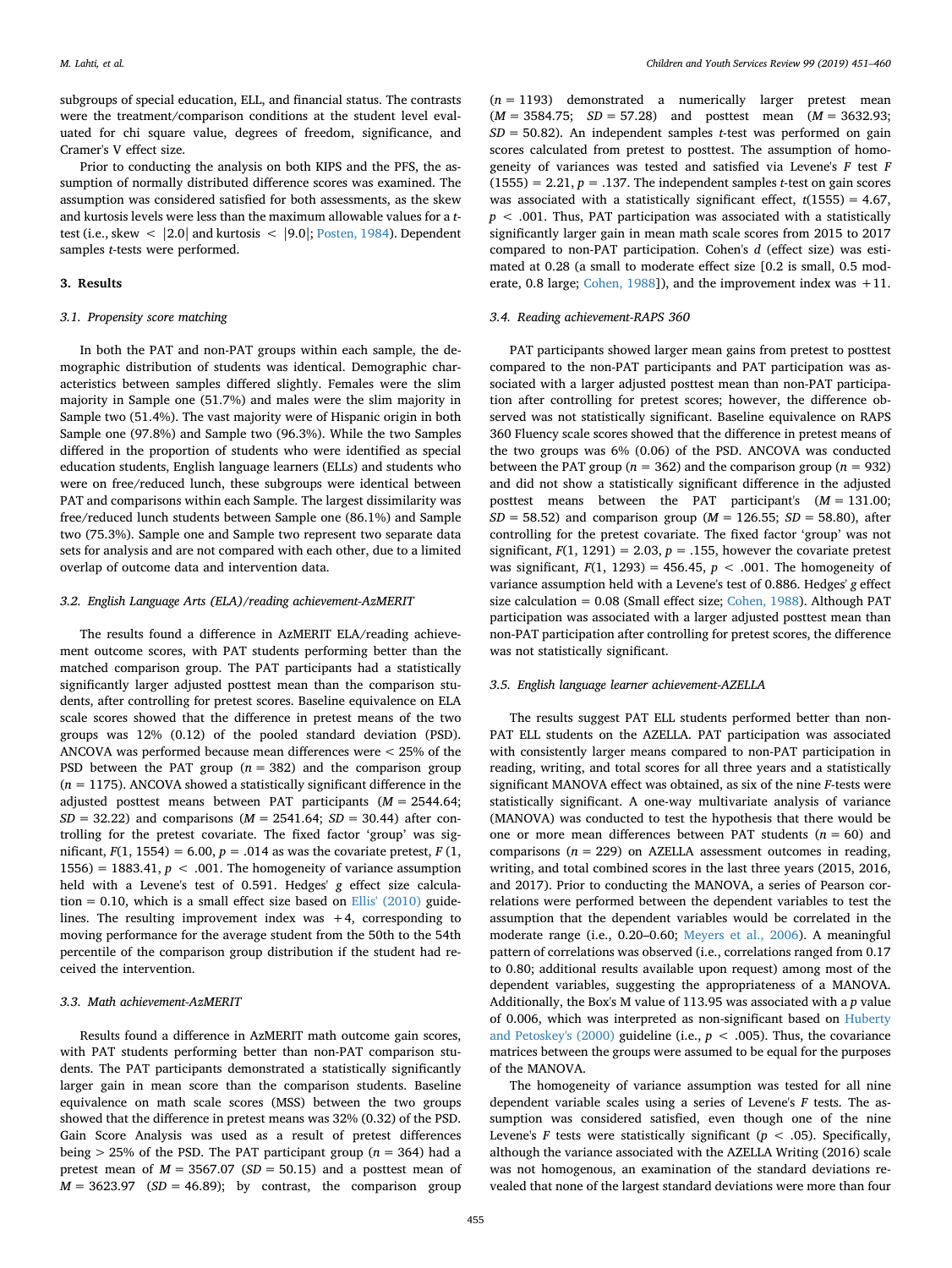#### <span id="page-5-0"></span>**Table 2**

|           |                       | One-way F tests with AZELLA reading, writing, and total scores as dependent variables and study group as the independent variable, 2015–2017. |            |                      |                   |
|-----------|-----------------------|-----------------------------------------------------------------------------------------------------------------------------------------------|------------|----------------------|-------------------|
| A 7 E I A | Lovano <sup>'</sup> c | $E$ toot                                                                                                                                      | nartial n? | $\mathbf{DAT}$ Croup | $Non-DAT$ $Gronn$ |

| <b>AZELLA</b> | Levene's |                  | $F - test$ |       | partial n <sub>2</sub> | PAT-Group        |           | Non-PAT Group    |       |
|---------------|----------|------------------|------------|-------|------------------------|------------------|-----------|------------------|-------|
|               | $\cal F$ | $\boldsymbol{p}$ | $\cal F$   | p     |                        | $\boldsymbol{M}$ | <b>SD</b> | $\boldsymbol{M}$ | SD    |
| 2015          |          |                  |            |       |                        |                  |           |                  |       |
| Read          | 0.068    | 0.795            | 6.54       | 0.011 | 0.022                  | 234.53           | 29.63     | 225.59           | 22.47 |
| Write         | 2.12     | 0.146            | 6.93       | 0.009 | 0.024                  | 233.65           | 26.88     | 222.41           | 30.04 |
| Total         | 0.871    | 0.351            | 6.58       | 0.011 | 0.022                  | 2397.63          | 53.40     | 2375.27          | 61.73 |
| 2016          |          |                  |            |       |                        |                  |           |                  |       |
| Read          | 0.001    | 0.997            | 2.82       | 0.094 | 0.010                  | 233.05           | 22.89     | 227.71           | 21.70 |
| Write         | 4.13     | 0.043            | 11.12      | 0.001 | 0.037                  | 241.87           | 19.95     | 229.80           | 26.09 |
| Total         | 0.802    | 0.371            | 6.70       | 0.010 | 0.023                  | 2427.43          | 42.78     | 2409.58          | 48.75 |
| 2017          |          |                  |            |       |                        |                  |           |                  |       |
| Read          | 0.091    | 0.764            | 0.653      | 0.420 | 0.002                  | 236.27           | 17.11     | 233.86           | 21.34 |
| Write         | 0.967    | 0.326            | 4.03       | 0.046 | 0.014                  | 240.98           | 29.89     | 233.92           | 22.60 |
| Total         | 1.91     | 0.168            | 3.69       | 0.056 | 0.013                  | 2455.72          | 43.80     | 2441.80          | 51.41 |

Note. PAT-Group (*n* = 60); Non-PAT Group (*n* = 229), *p* = .032.

times the size of the corresponding smallest, suggesting that the *F*-test would be robust in this case [\(Howell, 2007\)](#page-9-19). Six of the nine *F*-tests were statistically significant. Effect sizes (partial η2) were small ranging from 0.002 (reading 2017) to a high of 0.037 (Writing 2016). PAT students showed consistently larger means than comparisons and a statistically significant MANOVA effect was obtained, Wilks' Lambda = 0.94, *F*(9,  $279$ ) = 2.08,  $p = .032$ . The multivariate effect size was estimated at 0.063 (small effect size; [Cohen, 1988](#page-8-16))., which implies that 6.3% of the variance in the canonically derived dependent variable was accounted for by the group variable (PAT participation / comparisons; See [Table 2](#page-5-0)).

#### *3.6. Absenteeism and suspension outcomes*

Results suggest that PAT participants had lower rates of absenteeism than comparison students, as analysis showed a statistically significant chi square (independence) tests in favor of PAT participants across absence rate categories for SY2015, 2016, and 2017. A four by two chi square test of independence (four categories of absence rate categories by two groups) was calculated comparing the observed counts and percentages between PAT and non-PAT students by categories of absence rates for three school years.

As shown in [Table 3,](#page-5-1) statistically significant chi square (independence) tests were observed in comparing PAT participants and comparisons across absence rate categories for SY2015 ( $\chi^2$  = 88.38,  $p$  < .001, df = 3,  $n$  = 5898); SY2016 ( $\chi^2$  = 32.16,  $p$  < .001, df = 3,  $n = 5898$ ; and SY2017 ( $\chi^2 = 59.75$ ,  $p < .001$ , df = 3,  $n = 5898$ ). Cramer's *V* (shown in the far-right column) is reported showing the strength of the association between the two variables.

School indicators were analyzed to examine the effect of PAT participation and number of suspension days (in-school and out-of-school). Analyzing three SYs of in-school and out-of-school suspension data, PAT participants showed a statistically significant lower number of suspension days than comparisons for one school year. There was a significant chi square (independence) test between PAT participants and comparisons across three categories of in-school suspension days for SY2015. All other categories of days suspended in SY2016 and SY2017 were not significant.

A three by two chi square test of independence (three categories of suspension days by two groups) was calculated comparing the observed counts and percentages between PAT and non-PAT students associated with in-school suspension days, and the same chi square test was also conducted on the same students with out-of-school suspensions - for three school years.

For in-school suspensions the frequencies and percentages cross tabulated in [Table 4](#page-6-0), show a significant chi square (independence) test between PAT participants and comparisons across categories of inschool suspension days for SY2015 ( $\chi$ 2 = 6.85, *p* = .033, *df* = 2,  $n = 5898$ ). Significance was not observed for SY2016 ( $\chi$ 2 = 4.89, *p* = .087, *df* = 2, *n* = 5898) or SY2017 (χ2 = 2.43, *p* = .297, *df* = 2,  $n = 5898$ ).

For out-of-school suspensions, frequencies and percentages cross tabulated in [Table 4,](#page-6-0) show there was a significant chi square (independence) test between PAT participants and comparisons across categories of out-of-school suspension days for SY2015 ( $\chi$ 2 = 7.03, *p* = .030, *df* = 2, *n* = 5898). Significance was not observed for SY2016 (χ2 = 4.21, *p* = .239, *df* = 2, *n* = 5898) or SY2017 (χ2 = 3.45, *p* = .178, *df* = 2, *n* = 5898).

## *3.7. Parenting outcomes*

To test the null hypothesis that pretest and posttest mean KIPS scores were equal among the same group of PAT parents, a dependent samples *t-*test was performed. The null hypothesis of equal means was

<span id="page-5-1"></span>**Table 3**

|  |  | Chi square test of independence on categories of absence rates by PAT and comparison students, SY2014-2017. |  |
|--|--|-------------------------------------------------------------------------------------------------------------|--|
|  |  |                                                                                                             |  |

| SY/group      | 0% Absences<br>n(%) | $0.01-10.0\%$ n $(\%)$ | 10.01-20.0%<br>n(%) | $> 20.0\%$<br>n(%) | Total<br>n(%) | ES V |
|---------------|---------------------|------------------------|---------------------|--------------------|---------------|------|
| SY2015        |                     |                        |                     |                    |               |      |
| PAT-Group     | 501 (51.0%)         | 141 (14.3%)            | 23(2.3%)            | 318 (32.3%)        | 983 (100.0%)  | 0.12 |
| Non-PAT Group | 1773 (36.1%)        | 841 (17.1%)            | 317 (6.4%)          | 1984 (40.0%)       | 4915 (100.0%) |      |
| SY2016        |                     |                        |                     |                    |               |      |
| PAT-Group     | 505 (51.4%)         | 169 (17.2%)            | 28 (2.8%)           | 281 (28.6%)        | 983 (100.0%)  | 0.07 |
| Non-PAT Group | 2106 (42.8%)        | 825 (16.8%)            | 237 (4.8%)          | 1690 (35.5%)       | 4915 (100.0%) |      |
| SY2017        |                     |                        |                     |                    |               |      |
| PAT-Group     | 510 (51.9%)         | 203 (20.7%)            | 27 (2.7%)           | 243 (24.7%)        | 983 (100.0%)  | 0.10 |
| Non-PAT Group | 2186 (44.5%)        | 755 (15.4%)            | 248 (5.0%)          | 1726 (35.1%)       | 4915 (100.0%) |      |
|               |                     |                        |                     |                    |               |      |

Note. PAT-Group (*n* = 983); Non-PAT Group (*n* = 4915). ES = effect size for Chi Square is Cramer's *V*.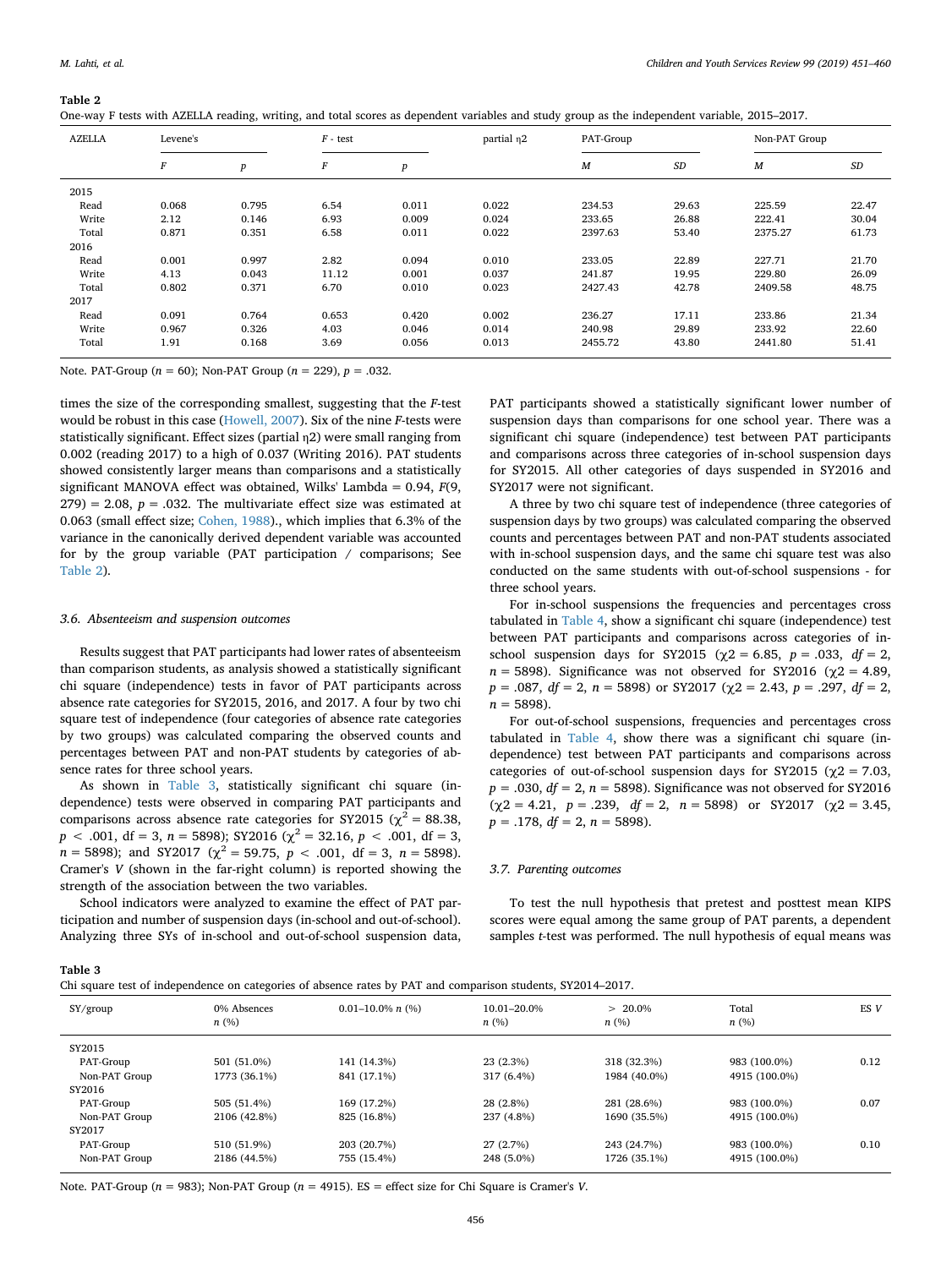#### <span id="page-6-0"></span>**Table 4**

Chi square test of independence on categories of days suspended by PAT and comparison students, SY2015–2017.

| School year/group | In-school suspension days |                 |              | Out-of-school suspension days |                 |              |  |
|-------------------|---------------------------|-----------------|--------------|-------------------------------|-----------------|--------------|--|
|                   | $\mathbf{0}$<br>n(%)      | $1 - 3$<br>n(%) | $4+$<br>n(%) | 0<br>n(%)                     | $1 - 3$<br>n(%) | $4+$<br>n(%) |  |
| SY2015            |                           |                 |              |                               |                 |              |  |
| PAT-Group         | 973 (99.0%)               | $6(0.6\%)$      | $4(0.4\%)$   | 967 (98.4%)                   | 14 (1.4%)       | $2(0.2\%)$   |  |
| Non-PAT Group     | 4805 (97.8%)              | 84 (1.7%)       | 26 (0.5%)    | 4796 (97.6%)                  | 65 (1.3%)       | 54 (1.1%)    |  |
| SY2016            |                           |                 |              |                               |                 |              |  |
| PAT-Group         | 967 (98.4%)               | 14 (1.4%)       | $2(0.2\%)$   | 961 (97.8%)                   | $12(1.2\%)$     | $10(1.0\%)$  |  |
| Non-PAT Group     | 4780 (97.3%)              | $102(2.1\%)$    | 33 (0.7%)    | 4745 (96.5%)                  | 86 (1.7%)       | 84 (1.7%)    |  |
| SY2017            |                           |                 |              |                               |                 |              |  |
| PAT-Group         | 957 (97.4%)               | $22(2.2\%)$     | $4(0.4\%)$   | 957 (97.4%)                   | 18 (1.8%)       | $8(0.8\%)$   |  |
| Non-PAT Group     | 4736 (96.4%)              | 151 (3.1%)      | 28 (0.6%)    | 4736 (96.4%)                  | $103(2.1\%)$    | 76 (1.5%)    |  |

#### <span id="page-6-1"></span>**Table 5**

Dependent *t* - test of PAT Parents' KIPS and PFS Pretest and Posttest Scores.

| Assessment             | N   | M    | <b>SD</b> | Diff | t    | $\boldsymbol{p}$ | <b>Effect Size</b> |
|------------------------|-----|------|-----------|------|------|------------------|--------------------|
| KIPS Mean Scores       |     |      |           |      |      |                  |                    |
| Pretest                | 182 | 3.66 | 0.61      | 0.21 | 5.01 | ${}_{0.001}$     | 0.37               |
| Posttest               |     | 3.87 | 0.71      |      |      |                  |                    |
| PFS Family Functioning |     |      |           |      |      |                  |                    |
| Subscale               |     |      |           |      |      |                  |                    |
| Pretest                | 250 | 6.10 | 0.89      | 0.18 | 2.85 | ${}_{0.005}$     | 0.18               |
| Posttest               |     | 6.29 | 0.87      |      |      |                  |                    |
| PFS Social Support     |     |      |           |      |      |                  |                    |
| Subscale               |     |      |           |      |      |                  |                    |
| Pretest                | 250 | 6.25 | 0.98      | 0.18 | 2.80 | < 0.006          | 0.18               |
| Posttest               |     | 6.42 | 0.83      |      |      |                  |                    |
| PFS Concrete support   |     |      |           |      |      |                  |                    |
| Subscale               |     |      |           |      |      |                  |                    |
| Pretest                | 248 | 4.01 | 2.05      | 0.91 | 5.31 | ${}_{0.001}$     | 0.34               |
| Posttest               |     | 4.91 | 2.06      |      |      |                  |                    |
| PFS Nurturing and      |     |      |           |      |      |                  |                    |
| Attachment             |     |      |           |      |      |                  |                    |
| Subscale               |     |      |           |      |      |                  |                    |
| Pretest                | 250 | 6.69 | 0.38      | 0.05 | 1.70 | 0.091            | 0.11               |
| Posttest               |     | 6.74 | 0.37      |      |      |                  |                    |
|                        |     |      |           |      |      |                  |                    |

Note. Effect Size = Cohen's d.

rejected  $t(182) = 5.01$ ,  $p < .001$ . Thus, the post-program (posttest) KIPS mean score (3.87) was statistically significantly higher than the pre-program (pretest) KIPS mean score (3.66). Cohen's *d* was estimated at 0.37, which is a medium effect based on [Cohen's \(1992\)](#page-8-18) guidelines (See [Table 5\)](#page-6-1).

A dependent samples *t-*test was also conducted on the four PFS subscale scores to test for equal mean scores of PAT parents from pretest to posttest. Again, the assumption of normally distributed difference scores was examined. The assumption was considered satisfied, as the skew and kurtosis levels were estimated at −0.087 and 0.982 respectively. The correlation between the two conditions was estimated at  $r = 0.53$ ,  $p < .001$ , suggesting that the dependent samples *t*-test was appropriate in this case. The null hypothesis of equal means was rejected for three of the four subscales. PAT parents showed significant improvements over time in the subscale domains of family functioning *t* (250) = 2.85, *p* < .005, social support *t* (250) = 2.80, *p* < .006, and concrete support  $t$  (248) = 5.31,  $p < .001$  from pretest to posttest. The null hypothesis of equal means was rejected as the post-program means for these three subscales was statistically significantly higher than the pre-program means. Cohen's *d* was estimated at 0.18 for family functioning and social support, which is a small effect; the effect size for the concrete support subscale was 0.34, which is a small to medium effect (See [Table 5\)](#page-6-1).

#### **4. Discussion**

Overall, findings indicated that the PAT home visiting program was

associated with statistically significant improvements in child academic outcomes (e.g., ELA/reading achievement, math, ELL English proficiency), and parenting skills. The current study extended past research on PAT by also ascertaining that PAT participation was associated with statistically significant lower absenteeism and in- and out-of-schoolsuspensions.

In line with Ecological Systems Theory ([Bronfrenbrenner, 1979](#page-8-19)), the PAT program focuses on improving the family Microsystem by increasing parent knowledge about child development as well as improving parenting skills, both of which help improve parent-child social interactions and ultimately result in better developmental outcomes for the child. In addition, PAT strengthens family ties to the larger community (including various other Microsystems and the cultural Macrosystem) through access to medical care, community events, and social activities. Rather than viewing child development as only connected to the individual child, PAT uses an ecological view to improve the child's family Microsystem, which greatly benefits the child and his/her development. By increasing parents' knowledge of child development and parenting skills, PAT helps parents become more sensitive to their children's developmental needs, which likely improves the quality of parent/child interactions and the overall family Microsystem. The PAT program also views families as interconnected systems where the behavior of each family member is impacted by the behavior of all other family members. Thus, changing parent behavior is a key mechanism to change child behavior and the PAT program capitalizes on this by educating parents and supporting them in improving their parenting skills. The findings of the current study suggest that this approach is effective not only in terms of increasing parenting skills, confidence, and knowledge about child development and improving overall family functioning (e.g., social support, attachment), but also in terms of improving childhood academic outcomes and school behavior.

Specifically, PAT participants displayed statistically significant higher ELA/reading achievement scores relative to the non-PAT group as measured by the AzMERIT (Hedges'  $g = 0.10$ ); although this effect size is considered small [\(Cohen, 1988\)](#page-8-16), it was the equivalent of moving a child from the 50th percentile to the 54th percentile in ELA/reading achievement. In terms of math, PAT participation was associated with statistically significant higher math gain scores for the PAT group as compared to the non-PAT group as measured the by AzMERIT (Hedges' *g* = 0.28). These findings suggest that the PAT program played a role in the improvements in ELA/reading and math achievement displayed by the PAT student group. Because a mediational relationship between parenting skills/knowledge and academic outcomes was not tested, we cannot say for sure that improved parenting was the mechanism of change that caused the increased ELA/reading and math achievement. However, we can surmise that because PAT focuses mainly on increasing parental knowledge of child development and on improving parenting skills, that these improvements played a role in the improved academic achievement outcomes displayed by PAT participants. Future research should examine the mechanisms of change of the PAT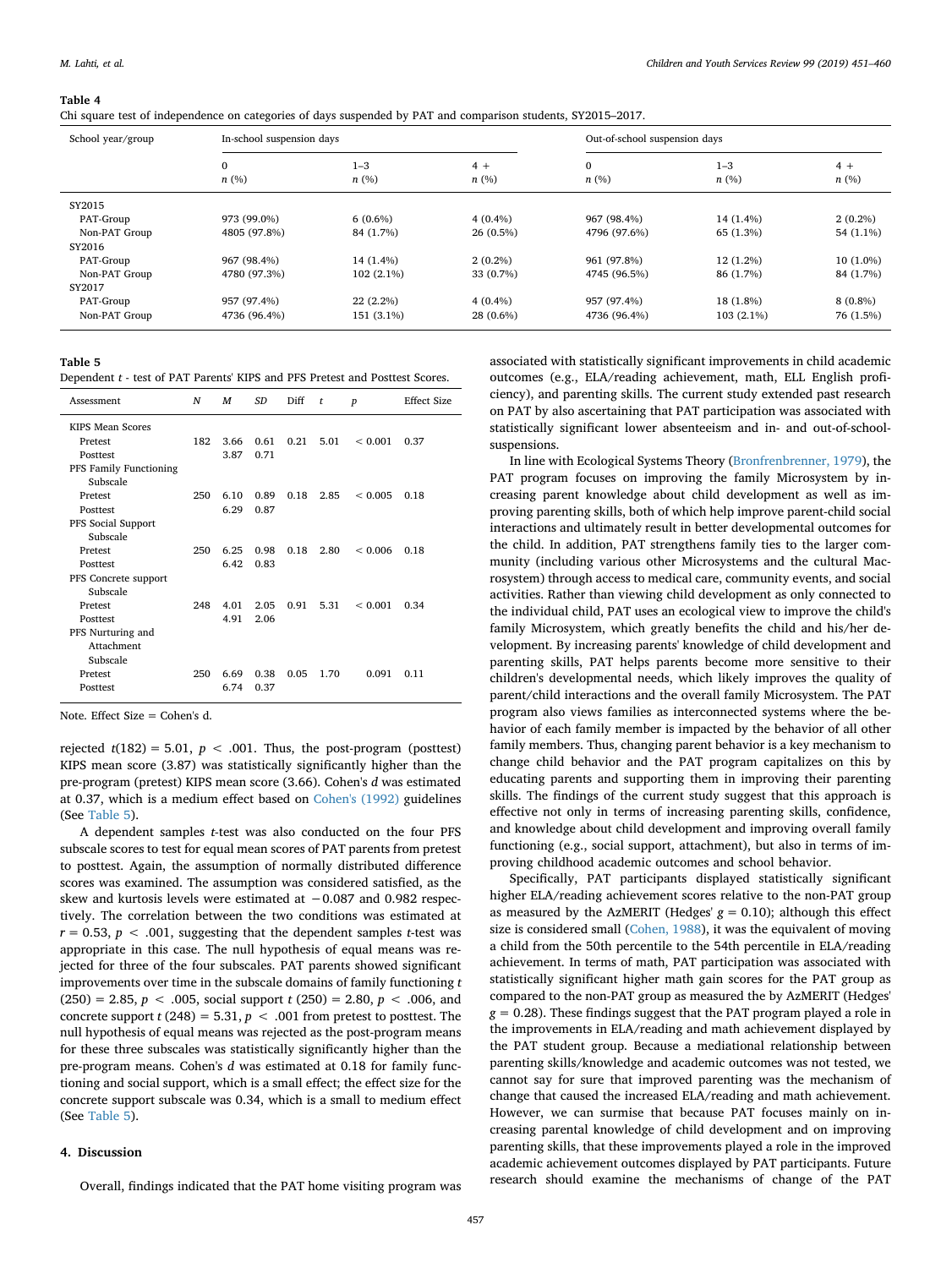program, but such analysis was beyond the scope of the current study.

Given the well documented benefits of reading to children, it follows that PAT participation was associated with increased ELA/reading achievement. More specifically, past research indicates that PAT participation was associated with increased reading for fun in participating families [\(Carroll et al., 2015](#page-8-4)), suggesting that one of the benefits of PAT is increased reading exposure for young children. Reading to young children is beneficial and leads to increased future reading acquisition, vocabulary, and reading ability (See [Mol, Bus, de Jong, & Smeets, 2008](#page-9-20) for a review; See [Senechal & Young, 2008](#page-9-21) for a review). An in-depth analysis of the text of 100 children's books found that books offer more unique words compared to child directed speech, indicating that reading to children exposes them to more word diversity, resulting in language and reading improvements [\(Montag, Jones, & Smith, 2015](#page-9-22)). The benefits of reading to young children are especially pronounced when dialogic reading is used (e.g., parents encourage children to discuss the pictures and involve the child in the story rather than just reading to them; See [Mol et al., 2008](#page-9-20) for a review). PAT likely encourages such dialogic reading by teaching parents how to engage their children in developmentally appropriate conversations in general and also related to books. Taken together, this research on the benefits of reading and the fact that PAT participation was associated with increased reading, provides an explanation for the higher ELA/reading achievement scores demonstrated by PAT students in the current study. It is conceivable that as PAT parents read more to their children and engaged in more developmentally appropriate conversations with their children, that they also focused on other academic areas such as math. Perhaps math achievement increased in PAT students because PAT parents were overall more focused on the importance of academics in the home.

It is interesting and somewhat enigmatic that although PAT participants demonstrated significantly higher AzMERIT ELA/reading achievement scores relative to the non-PAT group, the increase in RAP-360 scores did not reach statistical significance. PAT focuses on increasing parenting skills and abilities, which certainly includes spending more time reading to young children, which would result in improved overall reading achievement as measured by the AzMERIT. However, PAT does not instruct parents on how to teach their children to read or how to improve the specific reading skills measured by the RAPS-360. Perhaps if the PAT program were slightly modified to include more parent information on attainment of specific reading acquisition skills, the PAT program would have had more of an effect on the RAPS-360 scores. This is an important area for future research.

It is also noteworthy that the PAT group had statistically significant higher scores in English language ability for ELL students as measured by the AZELLA as compared to the non-PAT group. ELL students are a particularly high-risk group as they face many unique stressors including immigration, family separations, poverty, discrimination, violence, and cultural conflicts that increase the likelihood for negative academic outcomes ([Suarez-Orozco, Suarez-Orozco, & Todorova,](#page-9-23) [2008\)](#page-9-23). For example, ELL students often have lower levels of academic achievement compared to their English-Proficient (EP) classmates and score lower on reading and math proficiency tests ([Abedi & Lord, 2001](#page-8-20); [Ballantyne, Sanderman, & Levy, 2008;](#page-8-21) [National Assessment of](#page-9-24) [Educational Progress \[NAEP\], 2009a, 2009b\)](#page-9-24). This decreased academic achievement appears to erode ELL students' academic confidence as one study found that this vulnerable group rated themselves significantly lower on academic efficacy compared to their non-ELL counterparts ([LeClair, Doll, Osborn, & Jones, 2009](#page-9-25)). This research highlights the importance of implementing supports for ELL students that can bolster their academic achievement and current findings indicate that PAT is one such program. Providing PAT for ELL students appears to be particularly important given their increased risk for negative academic outcomes. Providing PAT to this vulnerable group was associated with higher scores on a test of English language ability, which could serve to keep ELL students engaged in school, a vital protective factor for future

positive developmental outcomes.

PAT participation was also associated with statistically significantly lower absenteeism as well as in- and out-of-school-suspensions for one school year (SY2015). This lower rate of absences could indicate that in the first year of the PAT parents were more aware of the importance of education as a result of PAT participation and therefore were more inclined to ensure that their children attended school. Indeed, past research indicates that PAT parents were significantly more likely to enroll their children in preschool ([Pfannenstiel et al., 2002](#page-9-10); [Ziegler](#page-9-11) [et al., 2008](#page-9-11)), suggesting PAT helped parents understand the importance of education. However, as program participation extended over two more years, it is possible that parents become overwhelmed with getting their child to school and thus the lower absenteeism was not sustained over the three-year program. The lower rates of school suspensions suggests that PAT participation was associated with improved child behavior. This finding highlights the notion that altering and improving parenting behavior and skills could in fact result in improved child behavior as well. However, caution must be warranted in interpreting these results as mediational analysis was not conducted and further research on the causal links between improved PAT parenting behavior and child behavior is needed.

Finally, findings of the current study confirm that PAT participation was associated with statistically significantly higher parenting quality per the KIPS mean scores, and family functioning, social support, and concrete support, as measured by the PFS subscales. The effect sizes were moderate (KIPS [ES = 0.48] PFS [ES = 0.18, 0.18, 0.34]; [Cohen,](#page-8-16) [1988\)](#page-8-16), but quite impressive for intervention research. This finding highlights the success of the PAT curriculum in improving parenting skills, knowledge, and confidence, which is the heart of the PAT program. Based on these results, it appears that the PAT curriculum provides parents with the necessary skills and knowledge to actually improve their parenting and the overall family Microsystem. Future research should investigate and confirm that this improved parenting is actually the mechanism of change that is responsible for improvements in child academic and behavioral outcomes.

## **5. Limitations**

Findings of the current study must be understood in light of specific limitations. First, the lack of random assignment among treatments and comparisons leads to non-equivalent test groups which can reduce internal validity, and conclusions about causality are less definitive in quasi-experimental designs. Straight comparisons of outcomes between PAT participants and a comparison group do not meet the requirements for making a clear causal inference. For these reasons, it was imperative that the two groups were well-matched on key variables of gender, ethnicity, special education status, ELL and free/reduced lunch status. This is important because the more similar the two groups are at baseline, the more observed differences between the two groups could be attributed to the intervention. Yet, even though Propensity Score matching was successfully applied in identifying similar groups on key demographics mentioned above, the inability to rule out the possibility that outcomes are unrelated to program participation still exist.

Second, the initial data on children as PAT participants for this study were contained in two files: a file of 1443 students that were former PAT participants, with birthdates ranging from September 1999 through October of 2010, and a file of 642 children pre-Kindergarten through 3rd grade with birthdates ranging from September 2008 to June 2017, who are receiving or had participated in PAT services during early childhood. The overlap in birthdates from these two files with participants born from 9/2008 through 10/2010, captured a very small number of PAT participants in the group variable. This effected the ability to provide PAT dosage analysis, as data on the frequency of home visits are available for children who participated in the PAT intervention after 2011, but not before. A within group analysis - within the PAT group only, would have allowed us to address dosage-related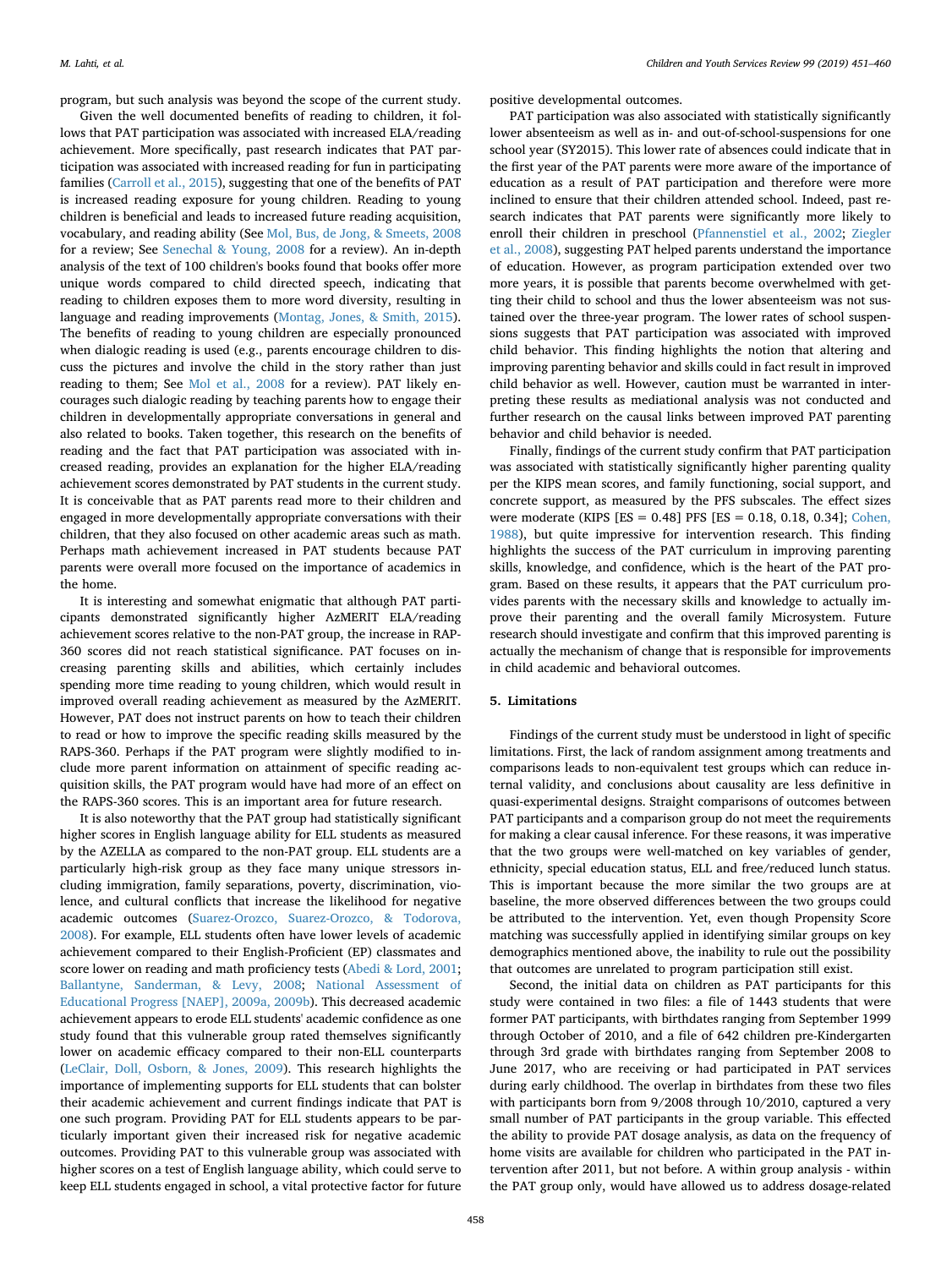research questions such as the relationship between the duration of PAT participation with their school achievement outcomes, or the relationship between frequency of home visits and various school outcomes. Future research should examine the impact of program dosage on child and parent outcomes.

Third, it would have been ideal to have a control group of non-PAT parents in order to compare changes in KIPS and PFS scores to the PAT parent group. Additionally, the KIPS measure was completed by PAT staff without assessment of interrater reliability and may include bias as staff make observations of families on a rating scale and are likely to believe their efforts are leading to positive outcomes.

Fourth, our entire sample came from Arizona and the majority of the sample was Latino/Hispanic. These unique sample characteristics indicate that findings should be generalized to other geographic regions and races with caution. Future PAT research should use more geographically and ethnically/racially diverse samples in order to better understand how the program might operate differently across populations.

Finally, outcome data on children's academic performance in elementary school is limited until more PAT children enter the school system and take part in assessments. This lack of connection (from limited passage of time) between dosage data (post-2011) and PAT children assessed in the public-school system produced very little overlap between PAT participation as late as 2011 and, having been in the school district long enough to establish records on their academic measures. Yet, the improvements in data collection and maintenance starting in 2011 by PAT staff create a promising opportunity for future analyses, as PAT students move through the school district and complete their academic assessments.

## **6. Conclusion**

Findings of the current study suggest that participation in the PAT program was associated with statistically significantly higher scores in student level outcomes including ELA/reading achievement, math achievement, and ELL student English language proficiency as well as statistically significantly lower absenteeism and school suspensions. For parents, PAT participation was associated with statistically significantly higher parenting knowledge of child development, parent nurturance, parent-child attachment, family functioning, family social support, parent confidence, and parenting skills. These findings highlight the utility of the PAT home-visitation program in improving the family Microsystem, which likely helped improve children's academic achievement outcomes. Overall, current findings reinforce the importance of early and ongoing supportive interventions in terms of improving family functioning and child developmental outcomes.

#### **Funding**

This work was supported by the Parents As Teachers National Program. The sponsor did not have any role in the study design; no role in the collection, analysis and interpretation of data; nor in the writing of the report. The sponsor did not participate in the decisions as to where and or how to submit the article for publication.

## **Declaration of interest**

LeCroy & Milligan Associates, Inc. was hired as a consultant to conduct the current research and this research was funded by Parents as Teachers. The sponsor did not have any role in the study design; no role in the collection, analysis, or interpretation of data; nor in the writing of the report. The sponsor did not participate in the decisions as to where and/or how to submit the article for publication.

#### **Declaration of interest statement**

LeCroy & Milligan Associates, Inc. was hired as a consultant to conduct the current research.

#### **Role of the funding source statement**

The current study was funded by Parents as Teachers. The sponsor did not have any role in the study design; no role in the collection, analysis, or interpretation of data; nor in the writing of the report. The sponsor did not participate in the decisions as to where and/or how to submit the article for publication.

## **References**

- <span id="page-8-20"></span>Abedi, J., & Lord, C. (2001). The language factor in mathematics tests. *Applied Measurement in Education, 14*, 219–234. [https://doi.org/10.1207/](https://doi.org/10.1207/S15324818AME1403_2) [S15324818AME1403\\_2](https://doi.org/10.1207/S15324818AME1403_2).
- <span id="page-8-9"></span>Arizona Department of Education (2014). *[Arizona english language learner assessment](http://refhub.elsevier.com/S0190-7409(18)30381-5/rf0010) [\(AZELLA\): Evidence-based standard setting review report kindergarten placement test.](http://refhub.elsevier.com/S0190-7409(18)30381-5/rf0010)* [Phoenix, AZ: Author.](http://refhub.elsevier.com/S0190-7409(18)30381-5/rf0010)
- <span id="page-8-10"></span>Arizona Department of Education (2016). *[Arizona english language learner assessment: 2016](http://refhub.elsevier.com/S0190-7409(18)30381-5/rf0015) technical report.* [Phoenix, AZ: Author](http://refhub.elsevier.com/S0190-7409(18)30381-5/rf0015).
- <span id="page-8-8"></span>[Arizona Department of Education, & & Harcourt Assessment, Inc. \(2007\).](http://refhub.elsevier.com/S0190-7409(18)30381-5/rf0020) *Arizona english [language learner assessment: Technical manual.](http://refhub.elsevier.com/S0190-7409(18)30381-5/rf0020)* Phoenix, AZ: Author.
- <span id="page-8-7"></span>[Arizona Department of Education, & American Institutes for Research \(2017\).](http://refhub.elsevier.com/S0190-7409(18)30381-5/rf0025) *Annual [technical report: arizona statewide assessment in english language arts and math](http://refhub.elsevier.com/S0190-7409(18)30381-5/rf0025) [2015–2016 school year.](http://refhub.elsevier.com/S0190-7409(18)30381-5/rf0025)* Phoenix, AZ: Author.
- <span id="page-8-3"></span>Azzi-Lessing, L. (2013). Serving highly vulnerable families in home-visitation programs. *Infant Mental Health Journal, 34*(5), 376–390. [https://doi.org/10.1002/imhj.21399.](https://doi.org/10.1002/imhj.21399)
- <span id="page-8-21"></span>[Ballantyne, K., Sanderman, A., & Levy, J. \(2008\).](http://refhub.elsevier.com/S0190-7409(18)30381-5/rf0035) *Educating English Language Learners: Building teacher capacity.* [Washington, DC: National Clearinghouse for English](http://refhub.elsevier.com/S0190-7409(18)30381-5/rf0035) [Language Acquisition.](http://refhub.elsevier.com/S0190-7409(18)30381-5/rf0035)
- <span id="page-8-0"></span>Bilukha, O., Hahn, R. A., Crosby, A., Fullilove, M. T., Liberman, A., Mosicicki, E., ... Task Force on Community Preventive Services (2005). The effectiveness of early childhood home visitation in preventing violence. *American Journal of Preventive Medicine, 28*(2S1), 11–39. <https://doi.org/10.1016/j.amepre.2004.10.004>.
- <span id="page-8-19"></span>Bronfrenbrenner, U. (1979). *[The ecology of human development: Experiments by nature and](http://refhub.elsevier.com/S0190-7409(18)30381-5/rf0045) design.* [Cambridge, MA: Harvard University Press](http://refhub.elsevier.com/S0190-7409(18)30381-5/rf0045).
- <span id="page-8-4"></span>Carroll, L. N., Smith, S. A., & Thomson, N. R. (2015). Parents as teachers health literacy demonstration project: Integrating an empowerment model of health literacy promotion into home-based parent education. *Health Promotion Practice, 16*(2), 282–290. [https://doi.org/10.1177/1524839914538968.](https://doi.org/10.1177/1524839914538968)
- <span id="page-8-1"></span>Casillas, K. L., Fauchier, A., Derkash, B. T., & Garrido, E. F. (2016). Implementation of evidence-based home visiting programs aimed at reducing child maltreatment: A meta-analytic review. *Child Abuse & Neglect, 53*, 64–80. [https://doi.org/10.1016/j.](https://doi.org/10.1016/j.chiabu.2015.10.009) [chiabu.2015.10.009](https://doi.org/10.1016/j.chiabu.2015.10.009).
- <span id="page-8-5"></span>Chaiyachati, B. H., Gaither, J. R., Hughes, M., Foley-Schain, K., & Leventhal, J. M. (2018). Preventing child maltreatment: Examination of an established statewide home-visiting program. *Child Abuse & Neglect, 79*, 476–484. [https://doi.org/10.1016/j.chiabu.](https://doi.org/10.1016/j.chiabu.2018.02.019) [2018.02.019](https://doi.org/10.1016/j.chiabu.2018.02.019).
- <span id="page-8-16"></span>Cohen, J. (1988). *[Statistical power analysis for the behavioral sciences](http://refhub.elsevier.com/S0190-7409(18)30381-5/rf0070)* (2nd ed.). Hillsdale, [NJ: Lawrence Earlbaum Associates](http://refhub.elsevier.com/S0190-7409(18)30381-5/rf0070).

<span id="page-8-18"></span>[Cohen, J. \(1992\). A power primer.](http://refhub.elsevier.com/S0190-7409(18)30381-5/rf0075) *Psychological Bulletin, 12*, 155–159.

- <span id="page-8-12"></span>Comfort, M., & Gordon, P. R. (2006). The Keys to Interactive Parenting Scale (KIPS): A practical observational assessment of parenting behavior. *NHSA Dialog: A Research-To-Practice Journal for the Early Intervention Field, 9*(1), 22–48. [https://doi.org/10.](https://doi.org/10.1207/s19309325nhsa0901_4) [1207/s19309325nhsa0901\\_4](https://doi.org/10.1207/s19309325nhsa0901_4).
- <span id="page-8-11"></span>Comfort, M., Gordon, P. R., English, B., Hacker, K., Hembree, R., Knight, C. R., & Miller, C. (2010). Keys to Interactive Parenting Scale: KIPS shows how parents grow. *Zero to Three Journal, 30*(4), 33–39. Retrieved from [https://www.zerotothree.org/resources/](https://www.zerotothree.org/resources/series/zero-to-three-journal) [series/zero-to-three-journal.](https://www.zerotothree.org/resources/series/zero-to-three-journal)
- <span id="page-8-13"></span>Comfort, M., Gordon, P. R., & Naples, D. (2011). KIPS: An evidence-based tool for assessing parenting strengths and needs in diverse families. *Infants & Young Children, 24*(1), 56–74. [https://doi.org/10.1097/IYC.0b013e3182001bd3.](https://doi.org/10.1097/IYC.0b013e3182001bd3)
- <span id="page-8-14"></span>Comfort, M., Gordon, P. R., & Unger, D. G. (2006). Keys to Interactive Parenting Scale: A window into many facets of parenting. *Zero to Three Journal, 26*(5), 37–44. Retrieved from <https://www.zerotothree.org/resources/series/zero-to-three-journal>.
- <span id="page-8-15"></span>Counts, J. M., Buffington, E. S., Chang-Rios, K., Rasmussen, H. N., & Preacher, K. J. (2010). The development and validation of the protective factors survey: A self-report measure of protective factors against child maltreatment. *Child Abuse and Neglect, 34*(10), 762–772. <https://doi.org/10.1016/j.chiabu.2010.03.003>.
- <span id="page-8-17"></span>Ellis, P. D. (2010). *[The Essential Guide to effect Sizes: Statistical Power, Meta-Analysis, and](http://refhub.elsevier.com/S0190-7409(18)30381-5/rf0105) the Interpretation of Research results.* [New York: Cambridge University Press9–11.](http://refhub.elsevier.com/S0190-7409(18)30381-5/rf0105)
- <span id="page-8-2"></span>Filene, J. H., Kaminski, J. W., Valle, L. A., & Cachat, P. (2013). Components associated with home visiting program outcomes: A meta-analysis. *Pediatrics, 132*(2), S100–S109. [https://doi.org/10.1542/peds.2013-1021H.](https://doi.org/10.1542/peds.2013-1021H)
- <span id="page-8-6"></span>Guastaferro, K., Lai, B. S., Miller, K., Chathama, J. S., Whitaker, D. J., Self-Brown, S., ... Lutzker, J. R. (2018). Braiding two evidence-based programs for families at risk: Results of a cluster randomized trial. *Journal of Child and Family Studies, 27*, 535–546. [https://doi.org/10.1007/s10826-017-0886-2.](https://doi.org/10.1007/s10826-017-0886-2)